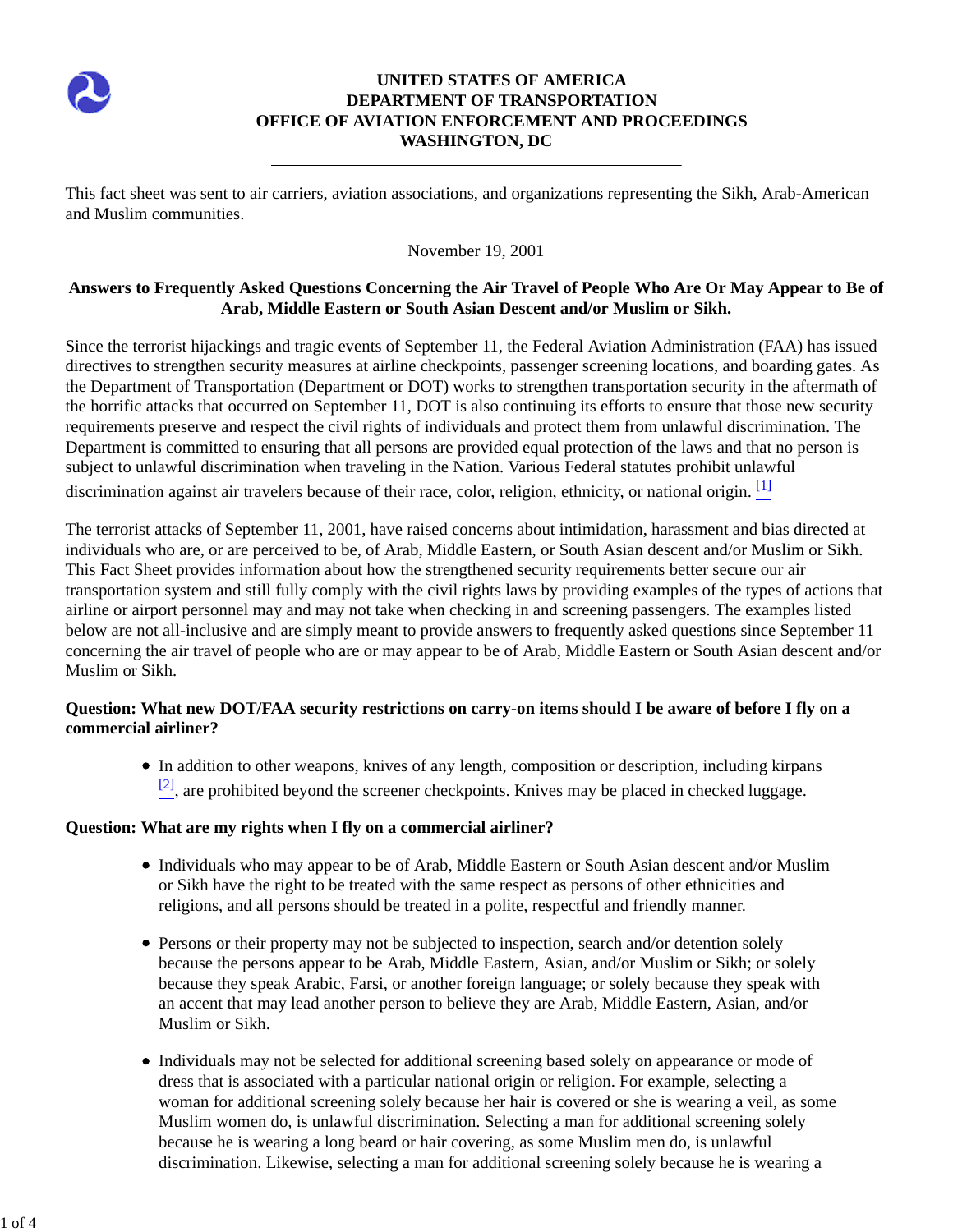turban, as some Sikh men and women do, is unlawful discrimination.

Persons and their property may not be denied boarding or removed from an aircraft solely because the person appears to be Arab, Middle Eastern, Asian, and/or Muslim or Sikh; or solely because they speak Arabic, Farsi, or another foreign language; or solely because they speak with an accent that may lead airline or airport personnel to believe they are Arab, Middle Eastern, Asian, and/or Muslim or Sikh.

#### **Question: What can I expect as I go through the security screening process at the airport?**

- During the check-in process, names of passengers may be compared to an FBI watch list to ensure the safety of the traveling public.
- Knives found during the security screening of persons and their carry-on luggage will be confiscated and a ground security officer and/or law enforcement coordinator may be notified. Kirpans that are found during security screening will also be confiscated if not placed in checked luggage or removed from the airport by someone not entering the secure area.
- Some passengers will be selected for additional screening on a random basis when crossing the screener checkpoints.  $\frac{3}{2}$ The additional screening often consists of the use of a hand held metal detector in conjunction with a pat-down search, and the search may become more thorough if the initial search indicates that a prohibited item may be concealed.
- Individuals who pass through a metal detector without setting off the device may be subjected to additional screening if the individual is properly selected on a truly random basis. Similarly, where a turbaned Sikh passes through a metal detector without setting off the device, the Sikh may be subjected to additional screening if the Sikh is properly selected on a truly random basis.
- Passengers who pass through a metal detector and set off the device will be subjected to additional screening through the use of a hand held metal detector if they wish to go beyond the screening checkpoint. Where a hand held metal detector is not available, the passengers will be subjected to a manual pat down as a means of ensuring that a prohibited item is not being carried. Similarly, where a turbaned Sikh passes through a metal detector and the device is set off, the screener should, where available, use a hand held metal detector around the turban to determine if there is a risk of a prohibited item being concealed.
- Passengers whose heads trigger the hand held metal detector will be subjected to a manual pat down including probing of the hair if they wish to go beyond the screener checkpoint. Similarly, where a turbaned Sikh triggers the hand held metal detector when it is near or over his or her head, then a manual pat down including probing of the turban and hair is necessary if the Sikh wishes to go beyond the screener checkpoint. Screening personnel must request permission to touch a person and his/her clothing, particularly the hair or turban of a Sikh, prior to doing so.
- In instances where a manual pat down indicates that a prohibited item may be concealed or the pat down is insufficient to make such a determination, then the passenger will be more thoroughly searched if he/she wishes to go beyond the screening checkpoint. Sikh's turban must be searched, if the Sikh wishes to go beyond the screening checkpoint. Again, screening personnel must request permission to touch a person and his/her clothing, particularly the hair or turban of a Sikh, prior to doing so.
- If a search or inspection involving the removal of clothing is necessary for safety or security reasons, screeners should provide the person involved a choice of a public or private inspection. Private searches may be perceived to be overly intimidating while public searches may be viewed as humiliating or may violate an individual's religious tenets. For example, the removal of a Muslim woman's veil in public or in the presence of a man, not her husband, will violate her religious beliefs. Likewise, a Sikh's turban is a religious article of faith and a public search will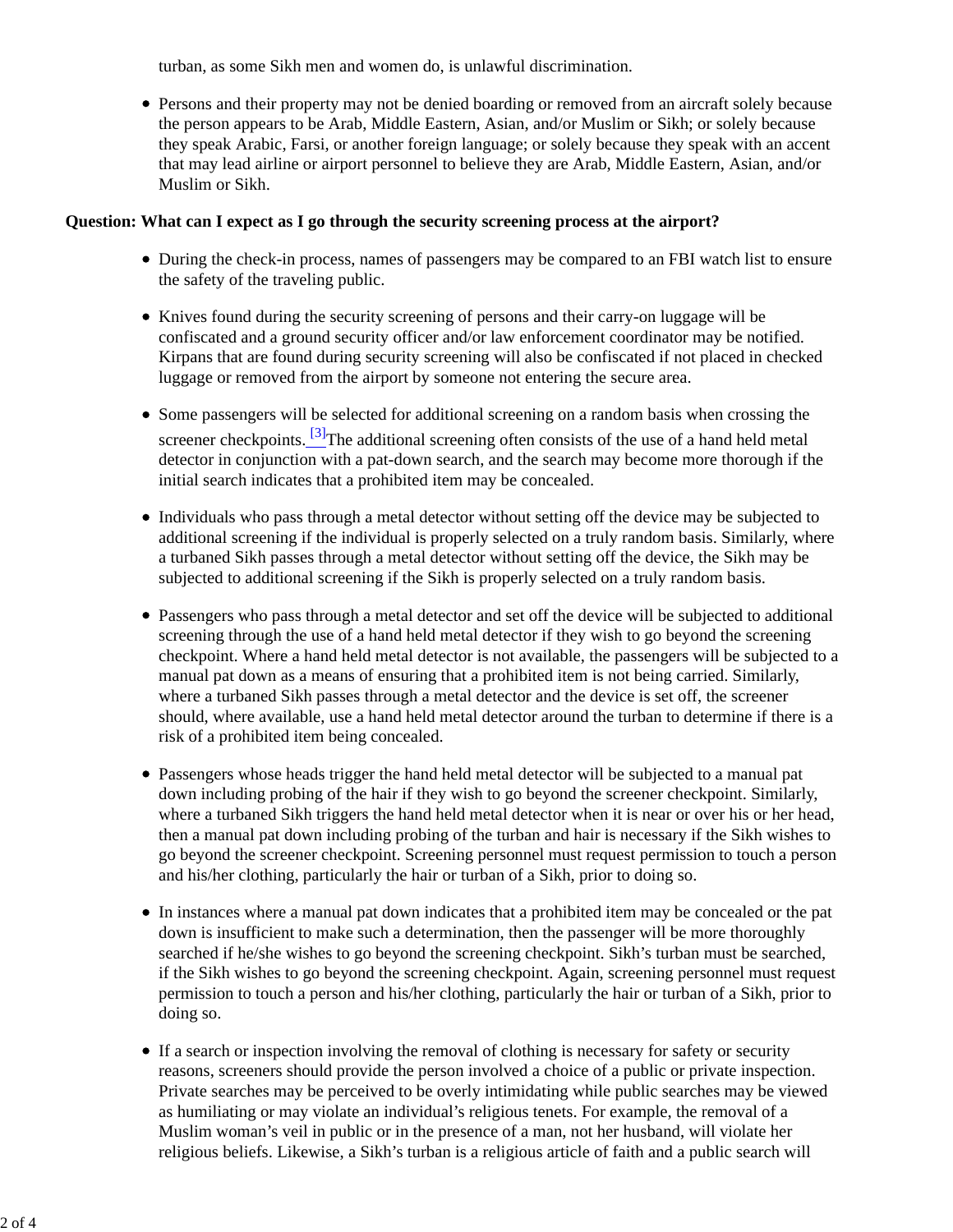likely create great embarrassment and fear for the Sikh. After a turban search in private, a Sikh should be provided a mirror to retie his or her turban.

Passengers identified by the Computer Assisted Passenger Prescreening System (CAPPS) as selectees, including those selected by a computer at random, will be subjected to additional screening at the boarding gate in addition to having their checked baggage being subject to additional security requirements. The CAPPS selection criteria have been reviewed by the Department of Justice to ensure that the methods of passenger selection are non-discriminatory and do not constitute impermissible profiling of passengers on the basis of their race, color, religion, ethnicity, or national origin. The additional screening will consist of a search of carry-on items and the search of the person through the use of a hand held metal detector in conjunction with a pat-down search. The search may become more intrusive if the initial search indicates that a prohibited item may be concealed.

## **Question: How do screeners determine when additional security screening is appropriate?**

- All available facts and circumstances must be taken into account in identifying persons or property that may be a safety or security risk. Although the screeners' actions could, at times, appear to be offensive to the person involved, screeners would continue to be justified in conducting additional questioning, inspections or searches, for safety or security reasons, in certain situations; for example: a person wearing a turban or head dress, while being searched at an airport security checkpoint, triggers the handheld metal detector when it is near his or her head; or a veiled woman shows photo identification to prove her identity but it is difficult to conclude that this woman is the same person as the woman in the photo without checking her face. When it is necessary to verify the identity of a veiled woman, whenever possible, her face should be checked by female safety or security personnel in private or only in the presence of other women so as not to violate her religious tenets.
- Airline and airport personnel must use the "but/for" test to help determine the justification for their actions. *But for this person's perceived race, ethnic heritage or religious orientation, would I have subjected this individual to additional safety or security scrutiny?* If the answer is "no," then the action may violate civil rights laws.

# **Question: What can I do if I believe that my rights have been violated?**

.

Members of the public, who feel they have been the subject of discriminatory actions or treatment by air carriers, may file a complaint by sending an email, a letter, or a completed complaint form to the Aviation Consumer Protection Division (ACPD). ACPD's e-mail address is airconsumer@ost.dot.gov and its mailing address is: Aviation Consumer Protection Division, U.S. Department of Transportation, Room 4107, C-75, Washington, DC 20590. Complaint forms that consumers may download and/or print are available at http://airconsumer.ost.dot.gov/problems.htm

Issued on 11/19/01 by the Office of the Assistant General Counsel for Aviation Enforcement and Proceedings and its Aviation Consumer Protection Division.

[1] See, e.g., 49 U.S.C. §41702, 41310, and 40127 and 42 U.S.C. § 2000d *et seq.*

 $[2]$  A kirpan is a sheathed sword, usually sharp and 2-4 inches in length.It is a mandatory article of faith for initiated Sikhs and is almost always carried on the person. Some Sikhs wear mini-kirpans that are not knives on necklaces. These mini-kirpans are no more harmful than small crosses worn by some Christians and are permitted beyond screener checkpoints.

 $^{[3]}$  Besides screening on a random basis, a person will be subjected to additional screening if he/she exhibits suspicious behavior. For example, if security personnel see an individual placing a sharp object in his/her shoe and that individual